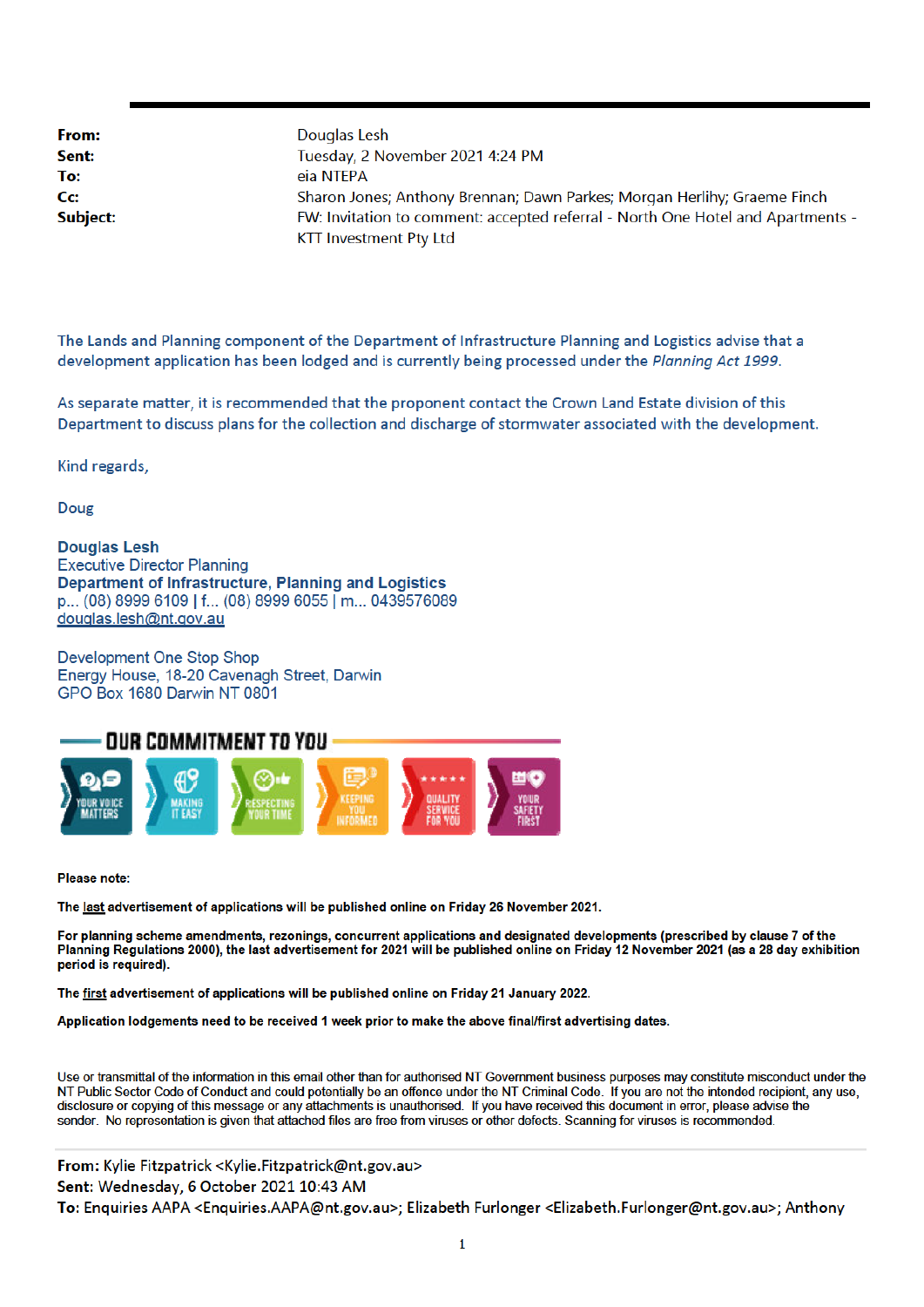Waite <Anthony.Waite@nt.gov.au>; Chris Wicks <Chris.Wicks@nt.gov.au>; CMC Environment <CMC.Environment@nt.gov.au>; DevelopmentAssessment DEPWS <DevelopmentAssessment.DEPWS@nt.gov.au>; publichealthdirectorate doh <publichealthdirectorate.doh@nt.gov.au>; Nina Kurucz <Nina.Kurucz@nt.gov.au>; Allan Warchot <Allan.Warchot@nt.gov.au>; MedicalEntomologyRDH THS

<MedicalEntomologyRDH.THS@nt.gov.au>; Douglas Lesh <doug.lesh@nt.gov.au>; Sharon Jones <Sharon.Jones@nt.gov.au>; Planning Coordinator <Planning.Coordinator@nt.gov.au>; Bruce Michael <Bruce.Michael@nt.gov.au>; Cate Schmidt <Cate.Schmidt@nt.gov.au>; DevRoads NTG

<DevRoads.NTG@nt.gov.au>; Brett Easton <Brett.Easton@nt.gov.au>; Strategy Policy Coordination DITT <StrategyPolicyCoordination.DITT@nt.gov.au>; Valerie Smith <Valerie.Smith@nt.gov.au>; Parkplanning PWCNT <parkplanning@nt.gov.au>; Shiw Murti <Shiw.Murti@nt.gov.au>; Secretariat PFES

<Secretariat.PFES@pfes.nt.gov.au>; g460127 PWC Environment <Environment.PWC@powerwater.com.au>; Heritage Branch <Heritage.Branch@nt.gov.au>; Dianne Bensley <Dianne.Bensley@nt.gov.au>; Peter Rogers <Peter.Rogers@nt.gov.au>; Anthony Brennan <Anthony.Brennan@nt.gov.au>; Tanya Reichstein <Tanya.Reichstein@nt.gov.au>; Nicola Slavin <Nicola.Slavin@nt.gov.au>; EnviroHealthTE DoH <EnviroHealthTE@nt.gov.au>; Tourism Development <Tourism.Development@nt.gov.au>; Dawn Parkes <Dawn.Parkes@nt.gov.au>

**Cc:** eia NTEPA <eia.NTEPA@nt.gov.au>; Lisa Bradley <Lisa.Bradley@nt.gov.au>; anja Moritz‐Zimmermann <anja.Moritz‐Zimmermann@nt.gov.au>; Holly Durrant <Holly.Durrant@nt.gov.au>; Jenni Risler <Jenni.Risler@nt.gov.au>; Roderick Johnson <Roderick.Johnson@nt.gov.au>; Jane Orr <Jane.Orr@nt.gov.au>; Roland Lee <Roland.Lee@nt.gov.au>; Sarah Smith <Sarah.Smith3@nt.gov.au>

**Subject:** Invitation to comment: accepted referral ‐ North One Hotel and Apartments ‐ KTT Investment Pty Ltd

# **INVITE TO COMMENT**

# **Accepted referral**

**North One Hotel and Apartments – KTT Investment Pty Ltd**

# **Comments due by Tuesday 2 November 2021**

## Dear All

On 4 October 2021, the NT EPA accepted a referral for a standard assessment under the *Environment Protection Act 2019* (EP Act) from KTT Investment Pty Ltd (proponent) to develop the North One Hotel and Apartments project on Lot 07651, Town of Darwin (25 Gilruth Avenue The Gardens). The referral documents have been published on the NT EPA web page at: https://ntepa.nt.gov.au/consultation/north‐one‐hotel‐and‐apartments.

As you may be aware, this proposal was recently on public exhibition under the *Planning Act 1999*. The proponent has since referred it to the NT EPA for consideration under the EP Act. There are obligations, in relation to other statutory decision makers, under sections 50, 58 and 59 of the EP Act.

The NT EPA invites government authorities to make a submission under the EP Act 2019. The submission period is Wednesday 6 October 2021 to Tuesday 2 November 2021.

It would be appreciated if you, or an appropriate person from your Department, could review the referral documents to ensure that the potential significant environmental impacts relevant to your Department have been identified and addressed.

In your review, please consider:

- **whether the proposal has the potential to have a significant impact on the environment (social, cultural, physical, biological, economic), from your perspective**
- **whether the relevant NT EPA environmental factors that could potentially be significantly impacted, and the specific potential significant impact/s, are identified and addressed in the referral**
- **whether additional information is required, and if so, the specific nature and details of the additional information that is required**
- **if you feel that the referral has adequately addressed your concerns or issues, are there any management conditions (relating to certain aspects of the proposal) you would suggest including in an environmental approval (if approved). If so, provide details and reasoning in your submission.**